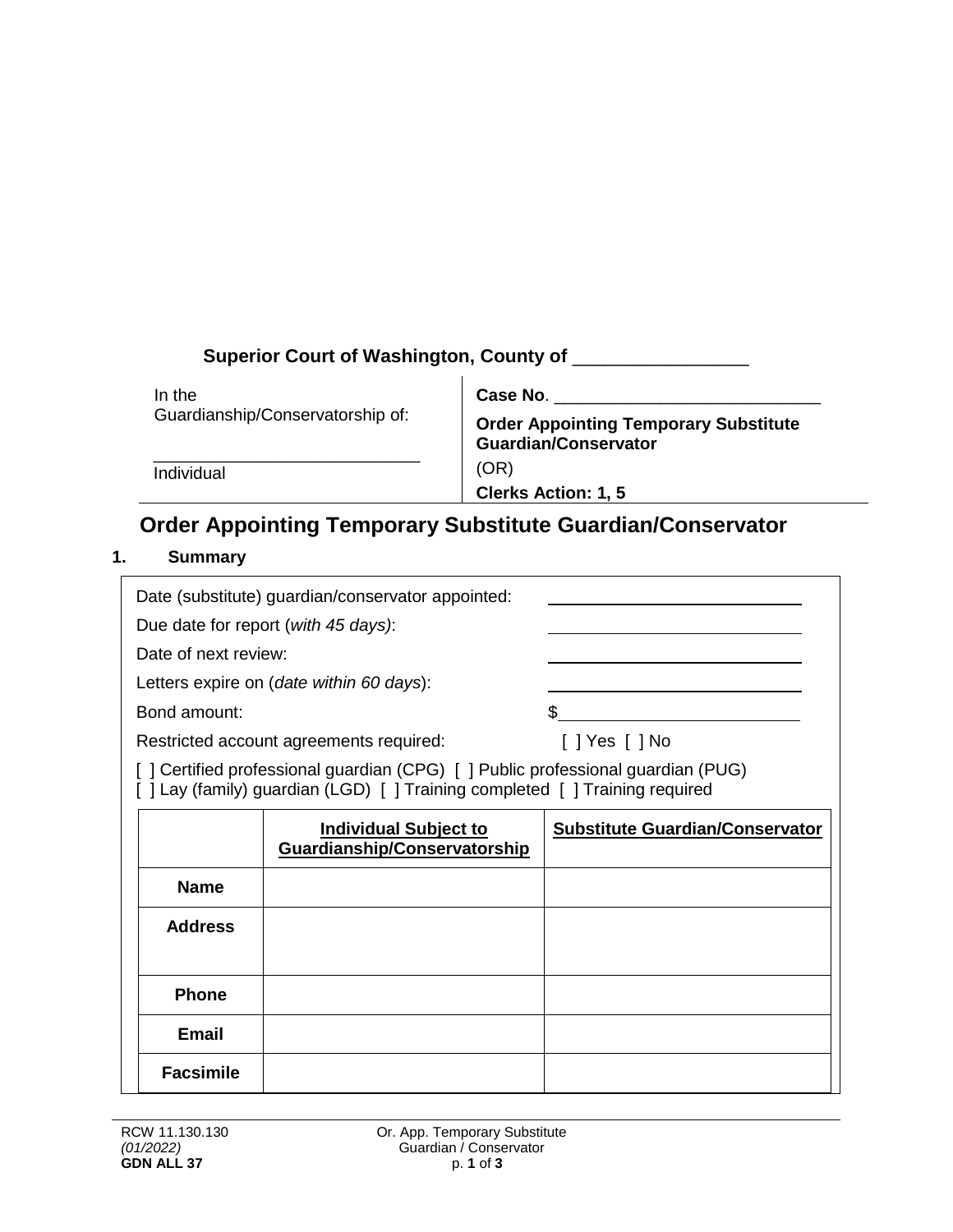|                                         | <b>Interested Party</b> | <b>Interested Party</b> |
|-----------------------------------------|-------------------------|-------------------------|
| <b>Name</b>                             |                         |                         |
| <b>Address</b>                          |                         |                         |
| <b>Phone</b>                            |                         |                         |
| Email                                   |                         |                         |
| <b>Relation to</b><br><b>Individual</b> |                         |                         |

This matter came on regularly for hearing on a petition for appointment of a temporary substitute guardian and/or conservator of the Individual. The petitioner, [ ] Individual, and [ ] Individual's lawyer attended the hearing.

- **2.** *(Name) (Name)* **1.** *(Name)* should be appointed temporary substitute [ ] guardian [ ] conservator.
- **3.** Notice required by RCW 11.130.065 has been given and proof of service is on file.
- **4.** The court finds a temporary substitute guardian and/or conservator is needed because:
	- [] a proceeding to remove the guardian and/or conservator is pending.
	- [ ] the guardian/conservator is not effectively preforming their duties and the welfare of the individual or their estate requires immediate action.

The following facts support this finding:

## **The court orders:**

- **5.** *(Name) is appointed temporary substitute* [ ] guardian [ ] conservator of the Individual. The clerk shall issue *Letters of Guardianship/ Conservatorship* to the person named in **2** that expire on *(date)* .
- **6.** The powers of the previous guardian/conservator *(name)* are suspended until further court order.

## **7. Powers**

- [ ] The guardian/conservator has the powers listed in the Order Appointing Guardian/ Conservator dated
- [] The temporary substitute quardian/conservator has the following powers: